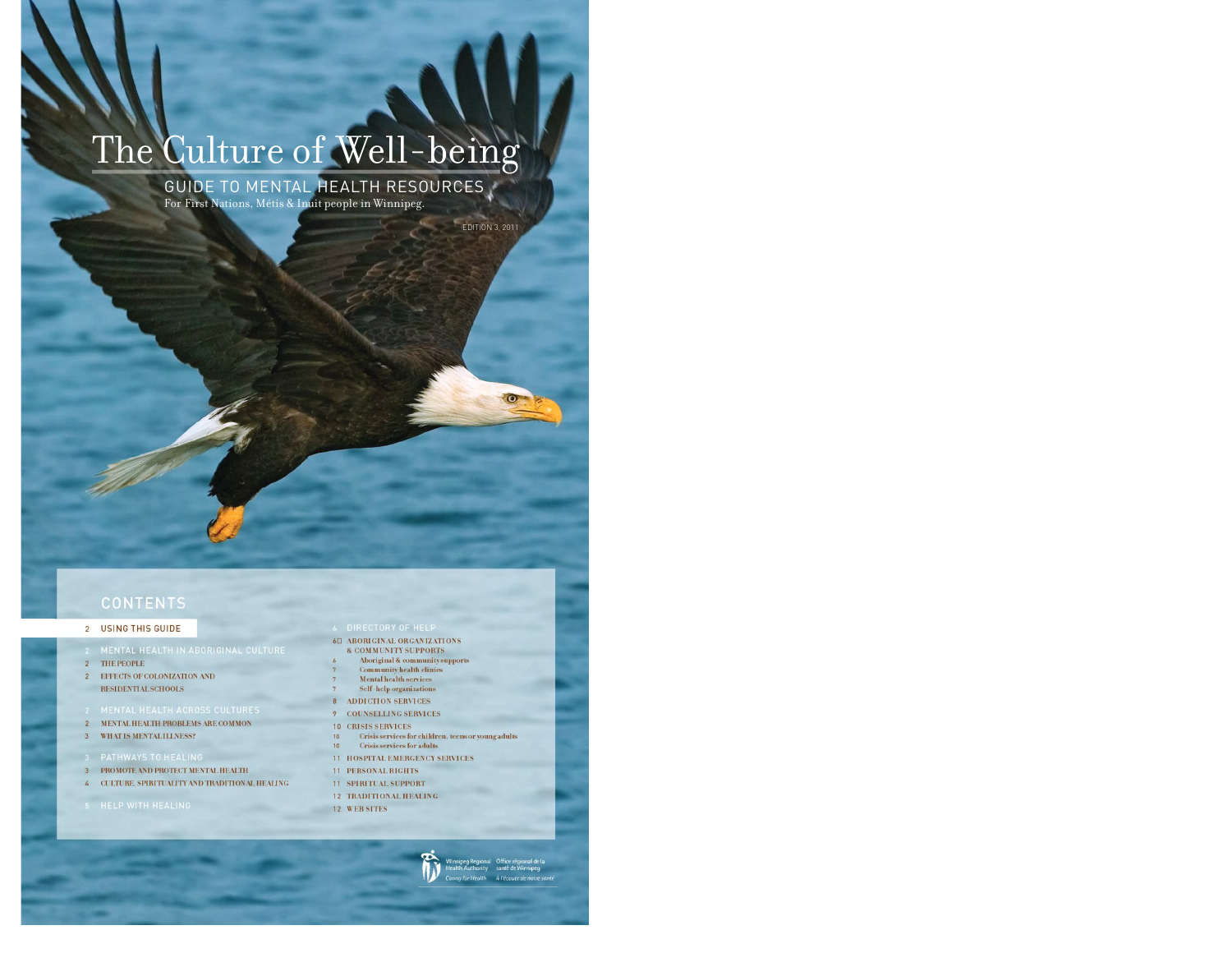For First Nations, Métis & Inuit people in Winnipeg.

Worldview of mental health:Mental wellness is a lifelong journey to achieve wellness and balance of body, mind and spirit. Mental wellness includes self-esteem, personal dignity, cultural identity and connectedness in the presence of harmonious physical, emotional, mental and spiritual wellness. Mental wellness must be defined n terms of the values and beliefs of Aboriginal people. (First Nations and Inuit Health, Mental Wellness Framework, 2002).

### USING THIS GUIDE

 The Winnipeg Regional Health Authority Aboriginal Health Programs in collaboration with the Regional Mental Health Program has put together this guide to assist First Nations, Métis, and Inuit peoples find mental health care information and services within Winnipeg. If someone is experiencing mental health problems or emotional health concerns, this guide will provide information on types of services available in Winnipeg and how to access the various services.







### MENTAL HEALTH IN ABORIGINAL CULTURE

#### THE PEOPLE

Aboriginal peoples of Canada are defined according to the Canadian Constitution Act (1982) as "Indian (First Nations), Inuit and Métis people of cities in Canada.

Canada." The following are definitions specific to each Aboriginal group:

### First Nations

 Descendants of the original inhabitants of North America. Although the term "First Nation" is now widely used, there is no legal definition for it. (Indian and Northern Affairs Canada, 2005).

### Métis

Métis means a person who self-identifies as Métis, is of historic Métis National Ancestry, is distinct from other Aboriginal Peoples and is accepted by the Métis Nation (Métis National Council, 2002)

### Inuit

 The Aboriginal people of Arctic Canada who live primarily in Nunavut the .<br>Northwest Territories, Labrador, and Northern Quebec. Inuit means, " the people" in Inuktitut, the Inuit Language. (Indian and Northern Affairs Canada, 2005).

 The Aboriginal community is an important part of Manitoba's heritage and future. Over 15% of Manitoba's total population and 10% of Winnipeg's total population consider themselves First Nation, Métis or Inuit peoples (Statistics Canada, 2008). Winnipeg currently has the largest urban Aboriginal population of the major

Although there is great diversity among the 64 First Nation communities within Manitoba in their usage of language (five First Nation languages are spoken: Ojibway, Cree, Oji-Cree, Dene and Dakota), ceremonies, religious beliefs, and community traditions, holistic wellness remains a priority among most groups in maintaining their cultural strength into the future.

### EFFECTS OF COLONIZATION AND RESIDENTIAL SCHOOLS

 Many issues facing the Aboriginal community today stem from the long history of colonization. First Nation families were deeply hurt by the government policy of sending their children away to residential school, which began in 1874 and continued until the last school was closed in 1996.

The purpose of residential schooling was to assimilate Aboriginal community children into mainstream Canadian society by disconnecting them from family and communities; cutting all ties with languages, customs, and beliefs. The separation of children from their families and traditional culture had a devastating and long-lasting effect on the Aboriginal community. Many young adults that came back after being in residential schools had been traumatized by the separation and some by physical, mental and sexual abuse they had been exposed to in the schools.

Generations of people did not learn their family and community values including their culture, languages, parenting practices, and ways of living on the land. Many people felt stuck between two worlds, not belonging to either, which resulted in identity confusion, high rates of suicide, depression and substance abuse. Other health concerns, such as poor housing and less access to nutrition have also affected the health of the Aboriginal community.

Many children were victims of abuse in the residential school system. As a result, the Government of Canada has developed the Indian Residential Schools (IRS) Resolution Health Support Program to begin work towards healing for those involved. Other efforts are being made to improve the health and well-being of the Aboriginal community. First Nations, Métis and Inuit peoples are coming together to share concerns, gather resources, find ways to improve health and well-being, and return to wholeness. The journey of healing from the past will come from within the Aboriginal culture, reconnection as a community and from sacred traditions

### INDIAN RESIDENTIAL SCHOOLS RESOLUTION HEALTH SUPPORT PROGRAM

 The Indian Residential Schools Resolution Health Support Program provides emotional health and wellness support to former Indian Residential School students and their families regardless of status and place of residence, who are eligible for the Common Experience Payment and /or resolving an IRS claim through the Alternative Dispute Resolution process, Independent Assessment process or litigation.

Eligible former students and their families may have access to:

 Professional Counselling Emotional Support provided by Resolution Health Support Workers

 Cultural Support provided by EldersAssistance with the cost of transportation

 For more information on how to access these services contact: Manitoba Regional Office at 1-866-818-3505 located at3rd Floor, 391 York Avenue, Winnipeg or visit: www.healthcanada.gc.ca/irs or www.irsr-rqpi.gc.ca

 Approval from Health Canada must be obtained before treatment begins. A crisis line is available to provide immediate emotional istance and can be reached 24 hours a day, seven days a week: 1-866-925-4419

### MENTAL HEALTH ACROSS CULTURES

Being mentally healthy means feeling a sense of control over one's life, feeling able to make decisions, coping with life's challenges and participating in life in meaningful ways because there is balance in the social, physical, spiritual, economic and mental aspects of life. When people of any cultural background are feeling mentally healthy, they can feel good about themselves most of the time. Traditionally, Aboriginal cultural view of mental health and well being is a balance of the body, mind, emotions and spirit which is maintained through good relationships within oneself, with others, within the community and Creation.

### MENTAL HEALTH PROBLEMS ARE COMMON

 Mental health problems are common among people of all ages, cultures and backgrounds. There are a number of reasons why mental health may not be at its best. Living with problems such as poverty, discrimination, unemployment, violence or substance abuse can have a very negative effect on mental health. Life events such as the death of a loved one, being in an accident, losing housing or a job can also be a challenge and sometimes cause mental health problems.

### WHAT IS MENTAL ILLNESS?

 All people have times of feeling down or sad, have trouble concentrating, talk out loud to themselves, or have a thought in mind and can't get rid of it. These things are normal.

When a person is mentally ill, these kinds of feelings, thoughts and behaviors are extreme and get in the way of the person's ability to go about their day.

Many cultures do not use the words mental illness to describe when a person has emotional problems. Instead they may describe how a person has changed in mood, thoughts or behaviors, or changed in how he or she relates to others.

### Examples of some possible changes or problems in behavior:

- Sleeping too much, or not able to sleep at all
- Not keeping clean and cared for
- Avoiding social contact and previously enjoyed activities
- Laughing or crying inappropriately
- Talking in ways that don't make sense• Strange movements or behaviors (such as: talking
- out loud to no one: rigid or unusual body position • Unable to control behavior (such as: can't stop walking back and forth; sudden violence; washing
- hands over and over)

### Examples of some possible changes or problems in feelings or mood:

- Extreme feelings of "feeling great" and excitement
- Angry, scared or suspicious for no logical reason
- Extreme sadness or hopelessness, sometimes leading to thoughts or talk of suicide
- Sudden emotional changes and mood swings
- Unable to feel or express happiness
- or interest in anything

### Examples of some severe changes or problems in thoughts and perceptions:

- Hearing, seeing, smelling things that aren't there• Unrealistic or mistaken beliefs (such as: people
- are trying to kill you; a movie star is in love with you; you are God or a famous person)• Having certain thoughts constantly and not being
- able to stop or change the thoughts
- Serious inability to concentrate or unable to connect thoughts together in a sensible way
- Constant and extreme worry or anxiety

If someone is experiencing these changes or problems, it is recommended that he or she have a physical assessment to rule out any underlying physical conditions that may have an effect on their mental well-being. A doctor or nurse with special training can determine what the problems are, by talking to the person and those close to them about any changes in thoughts, mood or behavior and any changes the person has experienced recently such as a job loss or the death of a loved one. It may take some time to make a diagnosis, but based on the information gathered a recommended treatment plan may include medication, counselling or therapy or self-care. Some people may choose to seek out other paths to healing such as through guidance from an Elder or spiritual caregiver. It is important to share traditional healing needs with health care providers.

### LEARN MORE

 The Mental Health Education Resource Centre of Manitoba is a public lending library of resources including books, print materials and videotapes on a wide range of topics on mental health and illness including depression, anxiety, eating disorders, substance use disorders and suicide prevention.

 Phone: 204-953-2355 Toll free: 1-866-997-9918 www.mherc.mb.ca

 For more information on mental health resources see the Mental Health Resource Guide for Winnipeg published by the Canadian Mental Health Association.

Phone: 204-982-6100 or go to their website to down load a copy at www.cmhawpg.mb.ca

### PATHWAYS TO HEALING

There may be many different reasons why a person experiences disharmony or imbalance. Pain, hurt, rejection, disappointment and loneliness may cause a person to experience mental health problems. For some people, working through these painful feelings and experiences is viewed as part of a necessary spiritual journey. There are many ways of healing disharmony or imbalance within the Aboriginal culture. Some people use ceremonies, guidance from Elders, wholesome nutrition, meaningful activity, and connection with family and the land as part of their pathways to healing process.



 Being mentally healthy involves accepting who we are and realizing that we have strengths as well as limitations. Dealing with problems effectively when they arise, taking responsibility for actions and setting realistic goals also helps to build personal and community resilience. Resilience is the ability to bounce back from life's challenges in a positive way. It means that when faced with challenges, hope can be maintained, positive coping strategies can be used, and even confidence is gained to deal with future challenges.

By doing everyday things to care for body, mind and spirit, personal mental health and resilience can be promoted. Eating well, getting regular exercise and getting adequate rest and sleep will not only keep the body healthy but the mind healthy as well. There are many simple and inexpensive ways to stay physically active. Walking is one of the best ways to keep active every day. Keeping well also involves maintaining good relationships with family or friends and feeling connected with the community. Some simple ways of

PROMOTE AND PROTECT MENTAL HEALTH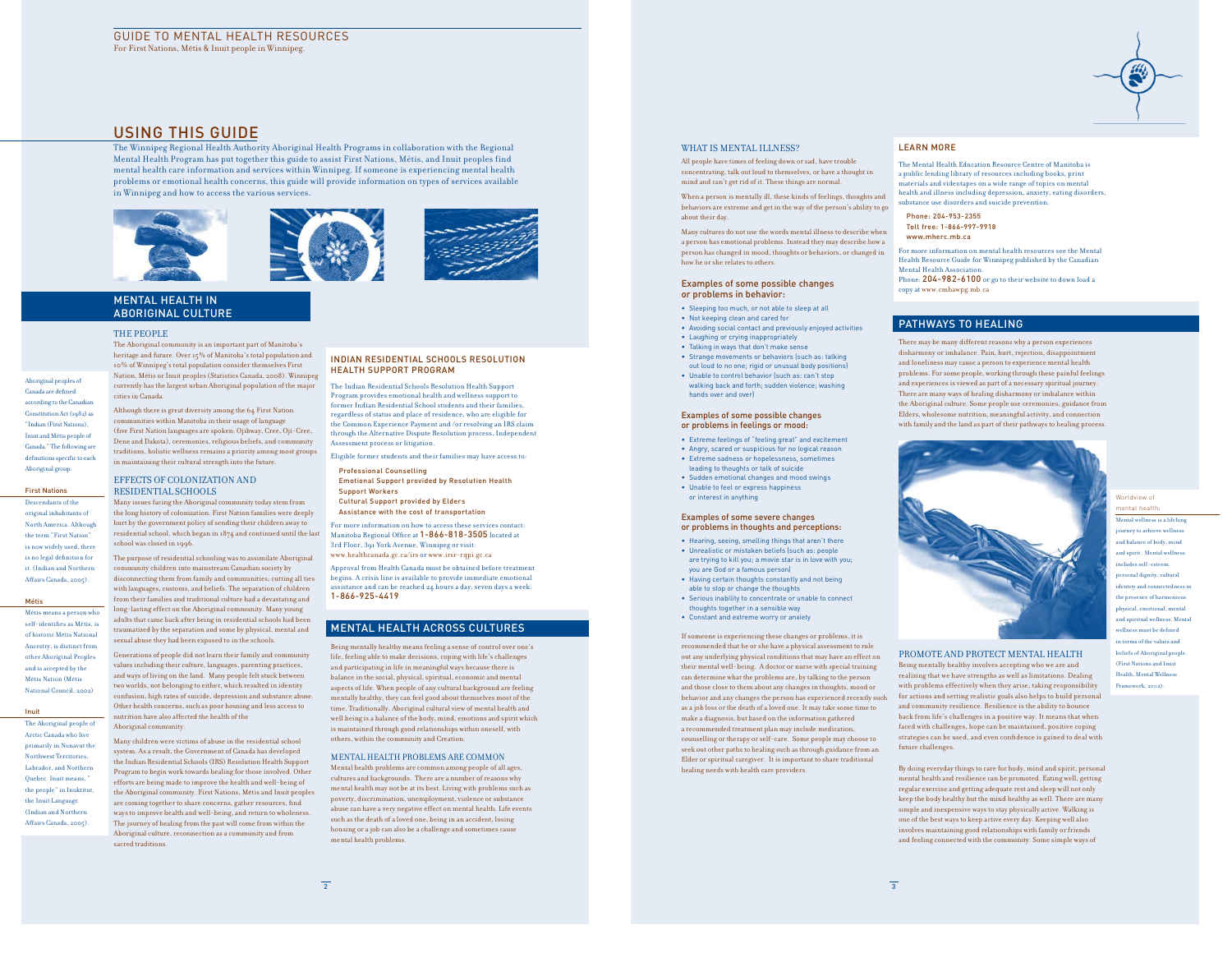Health Links – Info Sante788-8200 or toll-free 1-888-315-9257. Health Links-Info Sante is a 24 hour 7 days a week telephone health information service staffed by registered nurses with the knowledge o provide answers ove the phone to health care mestions and guide caller to services.

staying connected could include things like volunteering at the local library, school or community centre, joining in activities or classes, or for others it might mean getting involved with a spiritual community. These kinds of activities give us a sense of purpose and meaning to life and can provide support when things aren't going so well.

### ABORIGINAL HEALTH PROGRAMS

 Aboriginal Health Programs – Health Services assist health-care staff to provide quality care for Aboriginal clients by offering the following services. These services are available to patients in hospitals and their families.

#### Aboriginal Patient Advocate:

Interpreters:

 Assists Aboriginal clients and their families to resolve client concerns and ensure a holistic healing approach.



 Translator services are available in Ojibway, Cree and Oji-Cree language dialects.Regional Discharge Coordinator:

 Works with the health care team to ensure a coordinated approach to discharge planning.

 Spiritual and Cultural Program: Coordinates support to clients and families to meet there spiritual needs within the hospital setting.

and provided upon request. All information will remain private and confidential.

To access Aboriginal Health Services please contactCentral Intake at 1-877-940-8880.

# CULTURE, SPIRITUALITY

 Traditional healing may be used to address both physical and mental health issues. Many traditional healing practices are used today by Elders and Traditional Healers/helpers and include the use of natural herbs, sacred ceremonies, song and dance, the vision quest, prayer, the sweat lodge, and the healing circle. Healing practices may include traditional teachings to assist people in gaining wisdom from their experiences and regaining their sense of balance and belonging. Healing ceremonies are individualized for each person after the healer assesses the person's needs and decides what traditional approach to use. A ceremony may be conducted, instructions given to the person, and the person may be assisted in their healing journey. For some, their beliefs and practices form an integral part of their being and is a way of life.

#### Traditional Practices

### Some traditional practices include:

SMUDGING - a sacred ritual done to spiritually cleanse and be open and ready for positive healing energy. The smudge consists of one of the four sacred plants: tobacco, sweet grass, cedar and sage or a mixture of the plants.

SHARING/TALKING CIRCLES - a ceremony used by some people to discuss issues or share feelings in a safe climate of trust and cooperation. Equality and respect are encouraged and reinforced through the sharing circle.

SACRED ITEMS - many items may be used by traditional Aboriginal communities for ceremonies and healing gatherings.

TOBACCO OFFERING - tobacco holds a special significance and serves as a means of opening communication with the spirit world. It symbolizes honesty and respect.



Aboriginal Worldview is a way of looking at the world in a holistic way that respects the inter connectedness of all things and forms of life. The Aboriginal Worldview honours this connection by respect and value of all these relationships. The circle symbolizes these connections by representing wholeness; the contributions of all of the many aspects of self. family and community and the Mother Earth

SACRED TEACHINGS - sacred teachings or values are taught to promote healthy living. There are a variety of teachings. Some include: wisdom, love, respect, bravery/courage, honesty, humility and truth. They are intended to help the community and environment live in harmony.

SPIRIT NAMES - names generally given in the language of the individual being named. The name describes an individual's character and often comes with some responsibility of serving the community. These names are special and much preparation is required prior to receiving them. Only some Elders have the gift of name giving.

SWEAT LODGE CEREMONY - this ceremony may vary in how it is conducted as well as in the teaching that explains its origin. It is generally conducted in sacred lodges, dome shaped structures often built from bent willow, for the purpose of prayer, cleansing and purifying body, mind and spirit.

### Traditional HealersSome traditional healers are:

SPIRITUALIST – focuses on the spiritual well-being of a person and acts on his or her behalf to recommend lifestyle changes to the individual or family and offerings to various kind spirits. This person often serves as a counsellor, mentor or teacher to individuals and families.

HERBALISTS – uses knowledge of traditional medicinal plants. Practice can be highly specialized in one area, such as remedies for specific ailments, or diverse for other types of illness.

DIAGNOSIS SPECIALIST OR SEER – communicates with spirits, the supernatural and the physical entities that assist in the diagnosis. Diagnostics are often the seers or communicators through ceremony who identify ailments, remedies or ceremonies required to restore good spiritual, emotional and physical health and well-being.



MEDICINE PEOPLE – engage in ritual, ceremonial activity and prayer. Medicine people may possess sacred items and the rights to rituals, songs and medicines that have been inherited from parents, grandparents, or that they earned through apprenticeship with a respected medicine man or woman. Depending on their nation, they are also conductors of community ceremonies. These individuals often sacrifice their daily lives to ritual, prayer and healing.

 $\verb|HEALER-heals|$  in a variety of ways, such as a gift of touch or energy work. A healer can be ritualistic, but also may have an ability to use a variety of therapies to heal people spirituality, emotionally or physically.

MIDWIFE – has specialized traditional knowledge in prenatal care, childbirth and aftercare. The midwife may employ the use of massage, diets, medicines and ritual, prayers and counselling.

ELDER – is considered exceptionally wise in the ways of culture and the teachings of the Great Spirit. The Elder is recognized for wisdom, stability, humour and the ability to know what is appropriate in a particular situation. The community looks to Elders for guidance and sound judgment because Elders are caring and are known to share the fruits of their labours and experiences with others in the community. (Aboriginal Healing Foundation)

### HELP WITH HEALING

 It is important to get help early to move forward on a healing path. It is a good idea to visit a doctor to check overall health and rule out any other physical illness. Doctors need the details about mental and emotional changes being experienced so they can provide the best advice and treatment. Traditional healing needs should also be shared with health care providers. If possible, it is best to keep one family doctor so he or she gets to know one's complete health history.

To find a family doctor who is accepting new patients call Family Doctor Connections at 786-7111 or contact the College of Physicians and Surgeons of Manitoba at 774-4344(www.cpsm.mb.ca).

Specialists such as a psychiatrist, psychologist or other mental health professional may be referred to for treatment of mental health concerns. Mental health professionals are trained to assess, diagnose and treat a full range of emotional and psychological problems. Other professionals who may be helpful include: psychiatric nurses, social workers, community mental health workers or occupational therapists. Some mental health care providers specialize in specific problems or age groups.

Comfort levels for sharing mental and emotional concerns differ for everyone. Health care providers understand this and will talk about things at a pace that is comfortable for each person. It is always okay to ask a health care provider questions.



All Aboriginal Health Programs – Health Services are free of charge

# & TRADITIONAL HEALING

 $\overline{4}$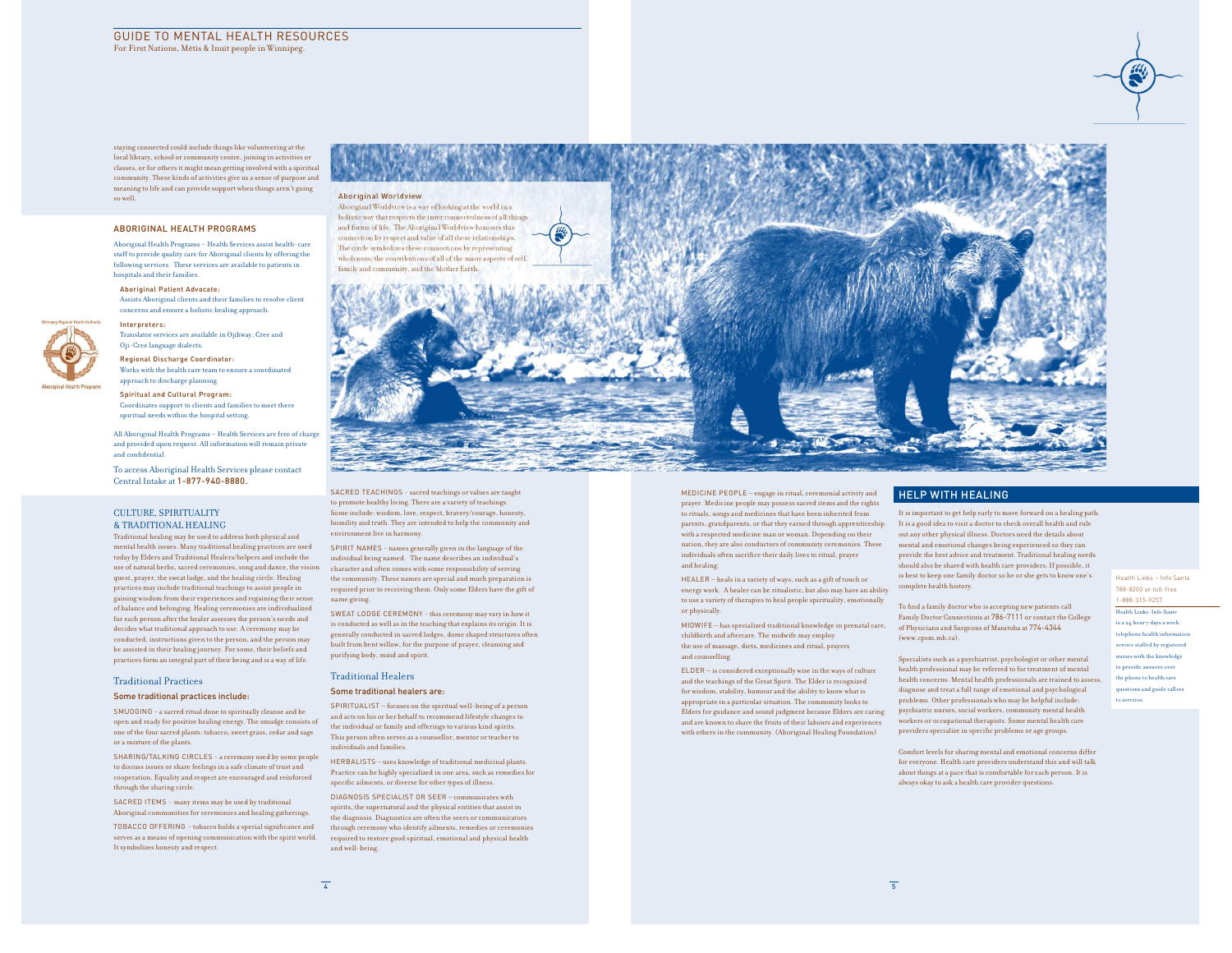

### DIRECTORY OF HELP

**ABORIGINAL** ORGANIZATIONS & COMMUNITY **SUPPORTS** 

Many community agencies and Aboriginal organizations in Winnipeg offer services and supports to adults, children and families. Generally, there are no costs for these services but there may be a wait for some services. This section has been divided into four main areas for easier reference:

Aboriginal & Community SupportsCommunity Health ClinicsMental Health ServicesSelf Help Organizations

Aboriginal & Community Supports

Abinotci Min-Ayawin Room 215 – 181 Higgins Avenue, Winnipeg, MB R3B 1H2Phone: 925-3700Fax: 925-3709

 www.abcentre.org/health.htmlOffers family and individuals support that encourages healthy living. Sharing circles, access to Elders, parenting programs, traditional healing, advocacy, child wellness assessment, and referrals to other community

services are available. Aboriginal Health

### and Wellness Centre

of Winnipeg, Inc. (AHWC)

 215 - 181 Higgins Avenue, Winnipeg, MB R3B 1H2 Phone: 925-3700

 www.abcentre.org/health.htmlA community and culturally based Centre offering services and resources using traditional and Western models (traditional healers and elders are available).

Programs include:• Abinotci Mino-Ayawin (Children's Healing) • Head Start Program• Wellness Centre• Wellness Centre Traditional

 Services & Programs • Women's Healing Program• Men's Healing Program• Stop FAS • Indian Residential School ProgramCrisis shelter that provides safe accommodation, supportive counselling and advocacy to abused Aboriginal women and their children, 24 hours a day.

Andrews Street Family Centre

220 Andrews Street, WinnipegPhone: 589-1721 Drop-in centre; serves youth ages 6 to 17 years.

EAGLE Urban

Winnipeg

Transition Centrea spiritual context that combines both the Aboriginal traditional ways with a Christian perspective.

Ikwe-WiddjiitiwinP.O. Box 1056, WinnipegPhone: 987-2780 Fax: 987-2826 Toll Free: 1-800-362-3344Ikwe-Widdjiitiwin Inc. is a

Indian Family Centre 470 Selkirk Avenue, WinnipegPhone: 586-8393Fax: 582-3131 The Indian Family Centre is a drop-in resource center that provides social and emotional support. The Centre operates in

 www.kanikanichihk.caProvides Aboriginal identified

 501 - 286 Smith Street, Winnipeg, MB, R3B 1H2Phone: 954-3050 A First Nation agency that assists and advocates for Ka Ni Kanichihk, Inc. 455 McDermot Avenue, Winnipeg Phone: 953-5820Fax: 953-5824

First Nation people who have relocated to Winnipeg.programs and services that focus

Eyaa-keen Centre Inc.547 Notre Dame Avenue, Phone: 783-2976on wholeness and wellness and that build on the strengths and resilience of Aboriginal Peoples.

 Fax: 284-7292 Toll Free: 1-877-423-4648www.eyaa-keen.org Eyaa-keen Centre services focus on providing an integrated physical, emotional, mental and spiritual treatment, healing and development at the person's pace. Provides Aboriginal traditional, intensive, multidisciplinary treatment for adult Kivalliq Inuit Services 310 Burnell Street, WinnipegPhone: 989-1021Fax: 989-1025 Offers patient care coordination, appointment booking, discharge planning, travel arrangements and interpreter services to people registered with Nunavut Health.

Aboriginal individuals, couples and groups, by offering treatment for trauma and major loss, group work, therapeutic training and individual support, all with a view to personal and community healing, change and development.Ma Mawi Wi Chi Itata Centre, Inc. 94 McGregor Street, WinnipegPhone: 925-0300Fax: 946-5042Toll Free: 1-888-962-6294



Provides a variety of supports and programs including:• Weekly Sweat Lodge ceremonies • Women's Journey to Healing**Emergency Services**  (referrals, counselling)• Home Based Crisis Intervention Services

### Native Women's Transition Centre 105 Aikins Street, Winnipeg Phone: 989-8240Fax: 586-1101 A shelter/home for Aboriginal women and their

children. Offers support and healing services.

North End Women's Centre, Inc.

#### 394 Selkirk Avenue, WinnipegPhone: 589-7347Fax: 586-9476www.newcinc.org

 Provides a Parenting Program, Anger Management Program, Grief Program (to assist women who have suffered a loss) and Soul Survival Program (to assist those who have suffered abusive relationships).

### Rainbow

Resource Centre 170 Scott Street, Winnipeg Phone: 474-0212 Info-Line: 284-5208Fax: 478-1160 Email: info@rainbowresourcecentre.org www.rainbowresourcecentre.orgThe Rainbow Resource Centre is a community service organization for Manitoba's gay, lesbian, bisexual, transgendered and two-spirited communities. Provides peer counselling, referral, information and educational services.



Rossbrook House658 Ross Avenue (at Sherbrook), Winnipeg Phone: 949-4090Fax: 949-4095 www.rossbrookhouse.ca Drop-in centre for children and youth. Wahbung Abinoonjiiag 225 Dufferin Avenue, WinnipegPhone: 925-4610Fax: 582-9508 www.manitobacapc.org/wahbung\_english.htm Provides services to children and their families who have been exposed to family violence.

### Community Health Clinics

The Winnipeg Regional Health Authority Community Health Clinics offer a range of health services including mental health services. Some clinics service their community area only and may have a wait list. Call for details.

Access River East 975 Henderson Highway, Winnipeg

 Phone: 938-5000Aikins Street – Community

Health Centre601 Aikins Street, Winnipeg

Phone: 940-2025 Health Action Centre

 425 Elgin Avenue, Winnipeg Phone: 940-1626 Hope Centre

Health Care Inc. 240 Powers Street, Winnipeg Phone: 589-8354Fax: 586-4260

Intake Line.Phone: 982-0140Fax: 982-0144

Winnipeg

Fax: 944-0223

Mental Health Services for Youth

Klinic Community Health Centre

Mount Carmel Clinic 886 Main Street, Winnipeg Phone: 582-2311Nine Circles Community Health Service 705 Broadway Avenue, Winnipeg Phone: 940-6000 STI Line: 945-2437Primary Care Community Health Centre 1001 Corydon Avenue, Winnipeg Phone: 940-2000

Phone: 784-4090

 870 Portage Avenue, Winnipeg Centralized Intake for Child and Adolescent Mental Health

> Program is a service for parents, families, or caregivers seeking support and consultation for children or adolescents (age 3 to 18) experiencing emotional or

behavioral concerns as well as symptoms of mental illness. The Intake Worker will help the caller to determine which service will best meet the needs

### of the situation.Phone: 958-9660Fax: 958-9626

Adult Community Mental Health ServicesThe Community Mental Health Program includes a range of services designed to help adults experiencing mental health problems.

> To access any of the above, call Central Intake. The

Women's Health Clinic 3rd Floor, 419 Graham Avenue, The range of community mental health services include:Crisis Services

 Phone: 947-1517 Case Management and Rehabilitation Services Specialized Treatment Services Self-Help OrganizationsSupported Housing Services

Youville Centre 33 Marion Street, Winnipeg Phone: 233-0262Fax: 233-1520

Mental Health Servicesof each caller and guide them to an appropriate resource.

Mental Health Services for Older AdultsPhone: 940-2655 Hospital Mental

 The Geriatric Mental Health Team provides assessment and short term intervention to people over the age of 65 and who are experiencing mental health problems. Health care professionals, family members or the person themselves may call the Central Health Services Hospitals offer inpatient and outpatient mental health (psychiatric) services. Outpatient services may be individual appointments with a doctor or may involve attendance in group therapy.

 Mental Health Central Intake Coordinator will assess the need A variety of self-help groups, based on people helping each other exist in the Winnipeg community. Services offered may include advocacy, supportive counselling, support groups, workshops, social opportunities, and public education.

admit a client to the inpatient unit for more serious conditions and to monitor the person's progress with treatment more closely. Inpatients receive care from nurses, social workers, occupational therapists, and psychiatrists. Upon discharge from hospital, follow up services may also be provided. Services available at:Grace Hospital Health Sciences Centre Seven Oaks General Hospital St. Boniface General HospitalVictoria General HospitalABORIGINAL **TRADITIONAL**  WELLNESS CLINIC The Aboriginal Traditional Wellness Clinic at the Health Sciences Centre provides people an opportunity to seek healing using a traditional healing approach. The clinic is open two days per month. Registration: 940-2556.

Anxiety Disorders Association of Manitoba 100-4 Fort Street, WinnipegPhone: 925-0600 Fax: 925-0609 Toll free:1-800-805-8885www.adam.mb.ca

www.mamawi.com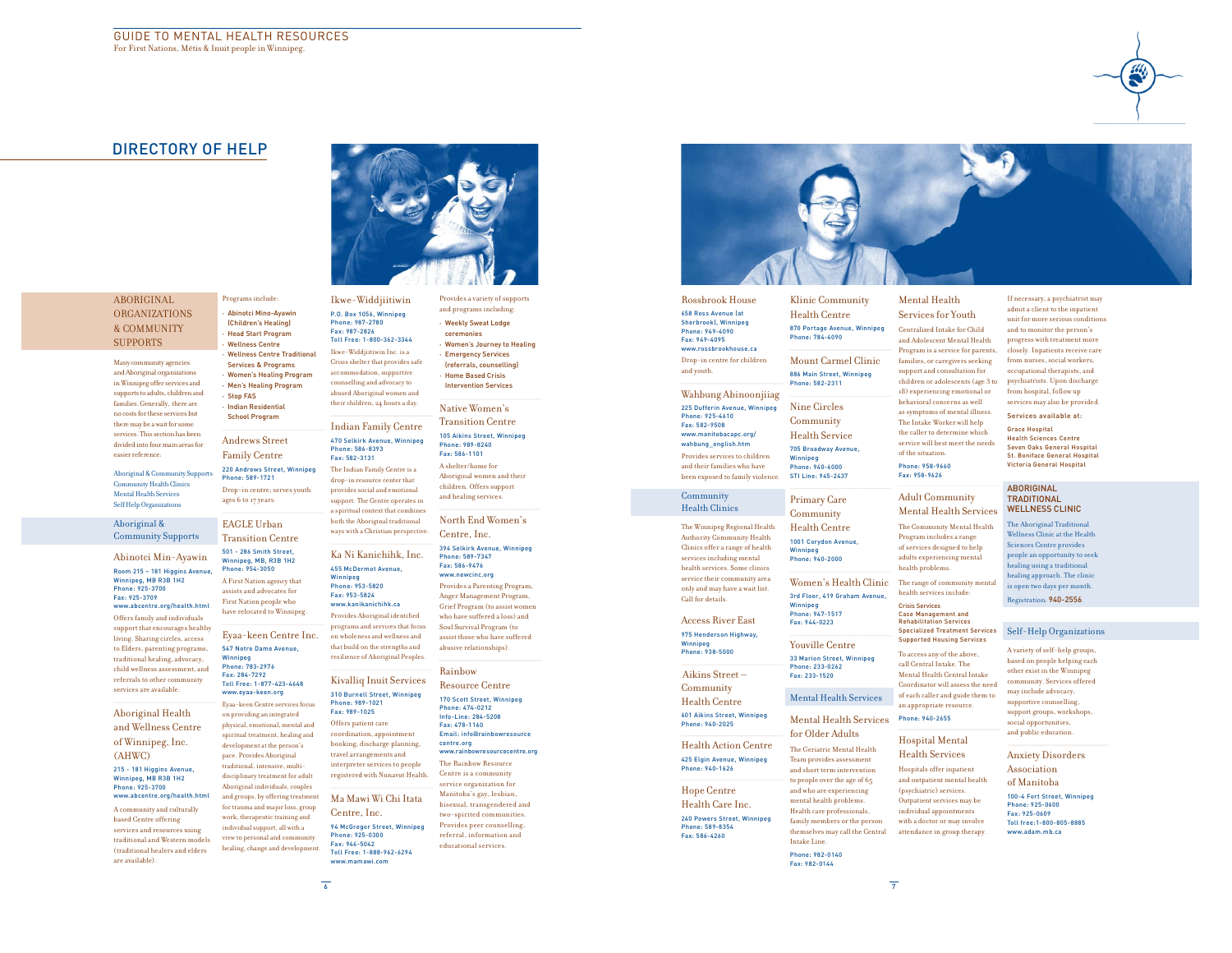Eating Disorders Self-Help Program 100- 4 Fort Street, Winnipeg Phone: 953-2358 1-800-322-3019www.manitoba.cmha.ca

Independent Living

Resource Centre 311A-393 Portage Avenue, Portage Place WinnipegPhone: 947-0194 Fax: 943-6625www.ilrc.mb.ca

### Manitoba

Schizophrenia Society 100 - 4 Fort Street, WinnipegPhone: 786-1616 Fax: 783-4898 Toll free: 1-800-263-5545www.mss.mb.ca

Mood Disorders Association of Manitoba

 100 - 4 Fort Street, WinnipegPhone: 786-0987 Fax: 775-3497 Toll free: 1-800-263-1460www.depression.mb.ca

### Obsessive Compulsive

Disorder Centre Manitoba, Inc. 100 - 4 Fort Street, Winnipeg Phone: 942-3331 Fax: 772-6706www.ocdmanitoba.ca

### Seneca House Inc283 Provencher Street,

Winnipeg Phone: 231-0217 (24 hours)Help Line: 942-9276 Fax: 231-0231 (Telephone peer support service available 7:00 PM to 11:00 PM seven days a week)www.senecahouse.ca

 Provides a place where adults with mental health problems can go if they are experiencing emotional difficulties. Provides a caring and supportive environment where people can learn to cope with their distress with the help of others who have experienced similar issues.

### SPEAK

 (Suicide Prevention Education Awareness

Knowledge) 100 - 4 Fort Street, WinnipegPhone: 831-3610Fax: 944-8337www.speak-out.ca



of Manitoba Youth **Community** 

Addictions Recovery Inc.

Phone: 269-3430

200 Osborne Street, Winnipeg

**SERVICES** 

Alcohol, drugs and substances have negatively impacted the health and well being of many people including some Aboriginal people. An addiction can have devastating physical and emotional consequences not only for the person with the addiction, but also for families, friends and communities. There are a number of programs and services working to help people overcome addiction and Based ServicesPhone: 944-6235Fax: 772-8077Phone: 586-2550 Behavioral Health Foundation Inc.

find a new path in life.Manitoba Health provides funding to addiction agencies and regional health authorities to provide a variety of addictions treatment services for youth and adults across Manitoba. For more information about addictions services and support, contact Esther House Phone: 582-4043 Health Sciences Centre Addictions UnitPhone: 787-3843 opiate

one of these agencies: Addictions Foundation of Manitoba 1041 Portage Avenue, WinnipegPhone: 944-6200Main Street ProjectPhone: 982-8245 Salvation Army–

#### Fax: 775-5261 Toll free: 1-866-638-2561Anchorage ProgramPhone: 946-9453

Tamarack Rehab Inc. Phone: 775-1328

 787-3855 outpatient inpatient 787-3918 alcohol

 $\overline{8}$ 

Phone: 783-5460

The Native Addictions Council of Manitoba Phone: 586-8395

Youth Addictions– Centralized Intake Toll free: 1-877-710-3999

A complete directory of adult and youth addiction agencies and services can be viewed at: www.manitoba.ca/health/mh/directory.

### Addiction Self-Help Groups

Al-Anon/Alateen Central Services ManitobaPhone: 943-6051

Alcoholics AnonymousManitobaPhone: 942-0126

Cocaine Anonymous

Phone: 936-0000

8 www.inaswinnswi.ca experience of the second state of the second state of the second state of the second state of the second state of the second state of the second state of the second state of the second state of the sec

## Families AnonymousPhone: 237-0336Gamblers AnonymousPhone: 582-4823

Narcotics AnonymousPhone: 981-1730

### COUNSELLING **SERVICES**

The path to wellness may include medical treatment, professional counselling, or therapy. Counselling can address one or more of the following issues: • Effective coping

#### • Strategies for daily living • Relationships and family communication • Changing negative thought patterns

• Dealing with losses

 and grief • Dealing with the loss of a loved one to suicide • Residential school trauma• Historical trauma • Intergenerational trauma • Childhood issues of abuse, neglect and trauma

• Crisis planning • Managing emotions in a healthy way • Problem-solving • Building self-awareness and self-esteem

 • Developing new skillsFinding a Counsellor

### There are a variety of ways to access counselling services:Ask a doctor for a referral

 to a qualified counsellor (a referral may be required by the counsellor or by individual health insurance plans to receive coverage). See the Yellow Pages under

Counsellors or contact these professional organizations:

#### Psychological Association of Manitoba 162-2025 Corydon Avenue,Winnipeg Phone: 487-0784Fax: 489-8688www.cpmb.ca

Manitoba Instituteof Registered Social Workers 200-2033 Portage Avenue,Winnipeg Phone: 888-9477Fax: 831-6359

www.maswmirsw.ca

of Manitoba 1854 Portage Avenue, WinnipegPhone: 888-4841Fax: 888-8638 www.crpnm.mb.caHere are some possible questions to ask the unselling service before a first appointment.Do the counsellors have any experience or knowledge in counselling Aboriginal people?What is the education training, licensor and years in practice of the counsellors? (Double check credentials by

College of Registered Psychiatric Nurses

contacting the provincial licensing body.)What are the hours, fees, length of sessions and which insurance providers do the counsellors work with?What is the treatment approach and philosophy?

Do the counsellors specialize in certain disorders

### or age groups?Counselling services are also provided by the community agencies listed next. You will not

need a referral from a doctor. There may be a fee or no cost for the counselling or there may be a wait list. It is best to call the agency and ask for information

### about their counselling service.Aulneau

Renewal Centre 228 Hamel Avenue, Winnipeg Phone: 987-7090 Fax: 987-8880 www.members.shaw.ca/aulneau.renewalAurora Family Winnipeg Phone: 477-1123Fax: 475-9127

Therapy Centre University of Winnipeg, 515 Portage Avenue, WinnipegPhone: 786-9251http://aurora.uwinnipeg.ca

Centre de Sante´ D-1048 – 409 Tache Avenue (located in a wing of the St. Boniface General Hospital)Phone: 235-3910

 www.centredesante.mb.ca Centre Renaissance

### Centre844 Autumnwood Drive,

Winnipeg Phone: 256-6750Fax: 256-5504

Winnipeg Phone: 663-0050Fax: 663-7754The Parenting Centre321 McDermot Avenue, Winnipeg Phone: 956-6560Fax: 943-4073 www.newdirections.mb.caThe Men's Resource Centre 200-321 McDermot Avenue, Winnipeg Phone: 415-6797 www.mens-resource-centre.caEvolve (Klinic) Domestic

Centre Youville Centre33 Marion Street, WinnipegPhone: 233-0262Fax: 233-1520 www.youville.caCornerstone Counselling Services 302-1200 Portage Avenue,

Abuse Program 870 Portage Avenue, Winnipeg Phone: 784-4208 24hr line: 786-8686 www.klinic.mb.ca/counseldomestic.htm

The Family Centre of Winnipeg 401-393 Portage Avenue, Portage Place, WinnipegPhone: 947-1401

Fax: 947-2128

www.fgwrc.ca

 www.familycentre.mb.caFort Garry Women's

# Resource Centre1150 – A Waverley Street,

Hope Centre Health Carearts/psychology/psc

 240 Powers Street, WinnipegPhone: 589-8354Fax: 586-4260Jewish Child &

#### Family Service C200-123 Doncaster Street, Phone: 477-4673 Fax: 453-7748

Winnipeg Phone: 477-7430Fax: 477-7450 The Laurel Centre 104 Roslyn Road, Winnipeg Phone: 783-5460Fax: 774-2912

Klinic Community Health Centre 870 Portage Avenue, WinnipegPhone: 784-4090Fax: 772-7998

 3rd Floor - 419 Graham Avenue, Winnipeg Phone: 947-1517Fax: 944-0223www.womenshealthclinic.org

Women's Health Clinic

### Phone: 784-4200 www.klinic.mb.caMa Mawi Wi Chi Itata Centre 94 McGreggor Street, WinnipegPhone: 925-0300Fax: 946-5042 www.mamawi.comMount Carmel Clinic886 Main Street, WinnipegPhone: 582-2311Fax: 582-6006 www.mountcarmel.caNew Directions for Children, Youth,

Counselling Intake:Phone: 784-4059 Drop-in counselling service: Phone: 784-4067Crisis Line: Phone: 786-8686 (24-Hour)After Suicide Grief Group:

Adults and Families400 – 491 Portage Avenue, Winnipeg Phone: 786-7051

Fax: 774-6468www.newdirections.mb.ca

North End Women's Center394 Selkirk Avenue

Phone: 589-7347www.newcinc.org

Nor' West Co-op Community Health Centre

 103-61 Tyndall Avenue, Winnipeg Phone: 940-2020Fax: 632-4666 www.norwesthealth.ca

Psychological Service Centre University of Manitoba

161 Dafoe Bldg, WinnipegPhone: 474-9222Fax: 474-6297www.umanitoba.ca/faculties/

Recovery of Hope Suite 300-309 Hargrave Street, Winnipeg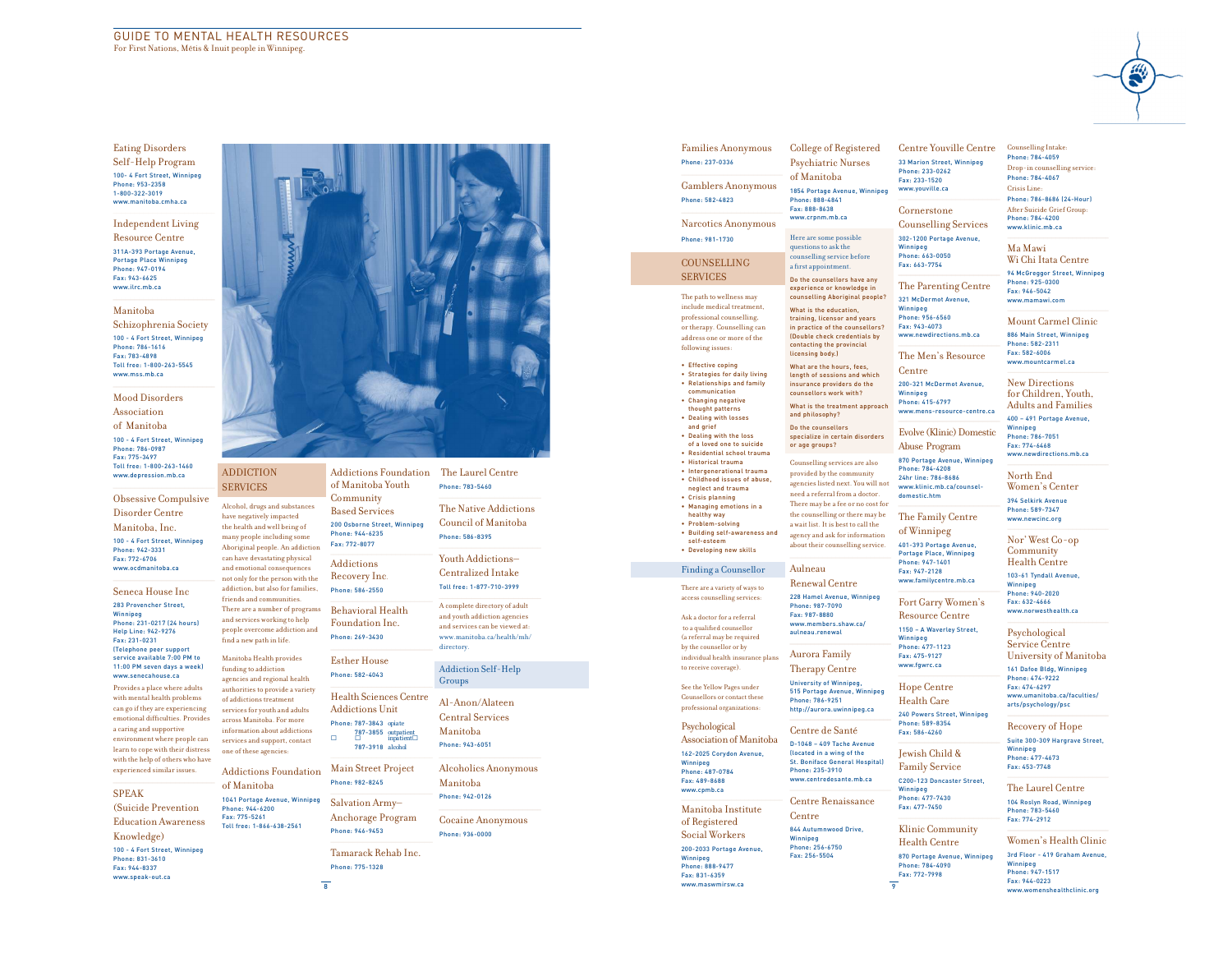

### CRISIS SERVICES

A person in crisis will feel overwhelmed, afraid or anxious, and won't know what to do about it. A person in crisis can feel out of control. Often an event such as a relationship break-up, job loss, injury, accident, family violence, bad news or the death of someone important has happened. Sometimes a crisis is caused by many other stresses that have been going on for a long time and the person can no longer deal with them. It is important to reach out for help right away.

There are health care providers in the community who are specially trained to help people who are in a crisis. They will listen. They will also help the person sort out choices, help with safety concerns and find other helpful services in the community.

Manitoba Suicide Line 1-877-435-7170 (24 hours)

Crisis services for children, teens or young adults

Youth Emergency

Crisis Stabilization System 226 St. Mary's Road, WinnipegPhone: 949-4777 (24 hours)Fax: 949-4776www.mys.ca/programs/yecss.

html

### Ndinawemaaganag Endaawaad Inc. "My Relatives Home"Phone: 586-2588

Fax: 589-4086 Safe House for children ages 11-17 years

for Youth (RaY) 125 Sherbrook Street, Winnipeg Phone: 783-5617Fax: 775-4988 health crisis. Offers 24-hour

> and service providers can call for assistance.Phone: 940-1781 (24 hours)

housing information, addictions support, advocacy, drop-in and referral services Crisis

for 12 to 29-year-olds. Kids Help PhoneToll Free: 1-800-668-6868

(24 hours)

(24 hours) www.kidshelpphone.caProvides immediate,

365 days a year.

 anonymous, and confidential support to kids. The line is staffed by trained professional counsellors 24 hours a day and 180 Henry Avenue, Winnipeg Phone: 940-3633 110 St. Mary's Road, Winnipeg Phone: 940-8374

> Klinic Community Health Centre Crisis Line: 786-8686 (24 hours)www.klinic.mb.ca

 The crisis line is open to anyone who wishes to talk about a problem they are having.

Main Street Project 75 Martha Street, WinnipegPhone: 982-8245Fax: 943-9474 www.mainstreetproject.caProvides 24 hour crisis services, including shelter,

> detox, housing & counselling. Manitoba Suicide LinePhone: 1-877-435-7170 (24 hours)

 A crisis line for people who are thinking about suicide or dealing with a suicide loss.

Osborne House Crisis Shelter Phone: 942-7373 Crisis Line: 942-3052 http://osbornehouse. shelternet.ca

 Provides shelter for women, with or without children, in crisis.

Sexual Assault Crisis Line Phone: 786-8631 Toll Free: 1-888-292-7565 (24 hours)

A crisis intervention line for victims of sexual assault.

Concordia Hospital Grace Hospital Health Sciences Centre Adult Emergency Phone: 787-3167Phone: 787-2306Misericordia Health Centre – Urgent Care 99 Cornish Avenue, Winnipeg Phone: 788-8188 Treats non-emergency illnesses and injuries. Seven Oaks General Hospital 2300 McPhillips Street,Winnipeg Phone: 632-3232 (Emergency)

St. Boniface Hospital 409 Tache Avenue, WinnipegPhone: 237-2260 (Emergency)

Victoria General Hospital 2340 Pembina Highway,Winnipeg

 Phone: 477-3148 (Emergency)Several hospitals have

the emergency departments for part of the day or evening. Call about schedules.

psychiatric nurses on duty in

Many resources and agencies

HOSPITAL **EMERGENCY** SERVICES

already done so. Local Hospital

Call 911 if someone is in immediate danger of harming themselves or others, or has Emergency Departmentsmay help people be more aware of personal rights and be able to help lodge a complaint or sort out a problem regarding personal rights.Canadian Mental Health Association Winnipeg Region

1095 Concordia Avenue, Winnipeg Phone: 661-7194 (Emergency)Rights consultant Phone: 982-6133Children's Advocate100 – 346 Portage Avenue,

300 Booth Drive, Winnipeg Phone: 837-0157 (Emergency) 820 Sherbrook Street, WinnipegChildren's Emergency 840 Sherbrook Street, WinnipegWinnipeg Phone: 988-7440Fax: 988-7472 Toll free: 1-800-263-7146 www.childrensadvocate.mb.caThe Office of the Children's Advocate is an independent office of the Manitoba Legislative Assembly. They represent the rights, interests and viewpoints of children and youth who are receiving, or should be receiving, services as prescribed under The Child and Family Services Act and The Adoption Act. The role of the Children's Advocate is to support children and young

people who are involved, or should be involved, in the child and family services system.First Nations DisABILITY

> Association 305B – 260 St. Mary Avenue, Winnipeg Phone: (204) 953-0310 Toll free: 1-866-370-9875 The First Nations DisABILITY Association of Manitoba develops and implements culturally appropriate,

employment, education, peer support, advocacy and referral services for First Nations People (status/treaty) with disabilities, living in Winnipeg. a municipal government.

311A – 393 Portage Avenue,

Fax: 943-6625 Provides advocacy, information and resources to all people with disabilities

### PERSONAL RIGHTS

Rights Commission 700 – 175 Hargrave Street, Winnipeg Phone: 945-3007Fax: 945-1292 Receives, investigations and attempts to resolve complaints

Manitoba Human

of unlawful discrimination. Mental Health

Review Board

 Phone: 788-6709 Under the Mental Health Act clients have the right to appeal certain aspects of their admission or treatment in a psychiatric facility.

Mental Illness Treatment and the Law www.gov.mb.ca/health/mh/act.html

 The Mental Health Act is a provincial law that provides the legal framework by which individuals may be assessed and treated in a general hospital

psychiatric unit, a psychiatric

hospital or a mental health clinic. The Act aims to strike a balance between two sets of principles:

• The rights given to all citizens under The Canadian Charter of Rights and Freedoms.

• Society's obligation to provide care and treatment to those individuals who, at times, may not appreciate their need for treatment due totheir mental illness.

### Ombudsman

Personal Health Information Act

 Phone: 982-9130 Receives inquiries and complaints under the Ombudsman Act from people who believe they have been treated unfairly by departments and agencies of the provincial government or by Fax: 586-8130

Independent Living

Resource Centre

Winnipeg Phone: 947-0194Phone: 788-6612 The Act sets out rules that all health information

 "trustees" must follow. Trustees are persons or organizations that keep records of your health information.

### SPIRITUAL SUPPORT

Various organizations provide spiritual support services in the Winnipeg area. The following are some of the spiritual support resources:

Anishinabe Fellowship 415 Logan Avenue, WinnipegPhone: 942-8682

Circle of Life Thunderbird House (Neeginan)

Fax: 957-5001

715 Main Street Phone: 940-4240Fax: 940-4243 www.thunderbirdhouse.com

First Nation Worship Center 265 Flora Avenue, Winnipeg Phone: 781-5379 or 632-9126

Flora House (Presbyterian Inner City and Native Ministries) 739 Flora Avenue, Winnipeg Phone: 586-5494

Indian Family Centre, Inc.

 470 Selkirk Avenue, Winnipeg Phone: 586-8393 or 586-8394Fax: 582-3131

Kateri Tekakwitha Parish (Catholic Church)794 Ellice Avenue, Winnipeg

Phone: 783-7215Fax: 783-4851

North end Community Ministry (Stella Mission) 470 Stella Avenue, Winnipeg Phone: 586-8137

Rupert's Land Wechetowin Inc.

 135 Anderson Avenue, Winnipeg Upstairs of Church CathedralPhone: 582-0130Fax: 580-0932Emergency: 803-4715

St. Matthews Community Ministry 641 St. Matthews Avenue, Winnipeg

Phone: 774-3957 Union Gospel Mission

320 Princess Street, Winnipeg Phone: 943-9904



(providers). Visit www.hc-sc.gc.ca/fnih-spni/nihb-ssna/index\_e.html .<br>and go to Benefit Inform Crisis Services for AdultsMobile Crisis ServicesThe Winnipeg Regional Health Authority Mobile Crisis Service is a multidisciplinary team specializing in crisis intervention, mental health assessment; and short tem follow-up for

adults experiencing a mental

 Stabilization Units Winnipeg Regional Health Authority Crisis Stabilization Units provide short-term intervention for adults experiencing mental health and/or psychosocial crisis.

FIRST NATION & INUIT HEALTH

when they are not insured Crisis Intervention and Mental Health Counselling Benefits

Manitoba Region office for details.

984-7899 or 984-7660

NIHB Crisis Intervention Mental Health Counselling:

A referral from a medical doctor for crisis counselling is required. The NIHB office can provide the names of approved counsellors

 NON-INSURED HEALTH BENEFITS PROGRAM First Nations people and Inuit can access insured health services like all Canadian citizens under the Canada Health Act. However, there are a number of health-related goods and services that are not insured by provinces and territories or other private insurance plans. To support First Nations people in reaching an overall health status that is comparable with other Canadians, Health Canada's Non-Insured Health Benefits (NIHB) program provides coverage for some of these

 Registered Indians may be eligible for short-term crisis intervention mental health counselling. The Non-Insured Health Benefits Program may cover the costs of this counselling by a recognized profes mental health therapist when no other services are available. Call the

Resource Assistance

 Toll Free:1-800-668-4663 consultation and home visits. Individual, family members

 www.rayinc.caOffers emergency shelter,